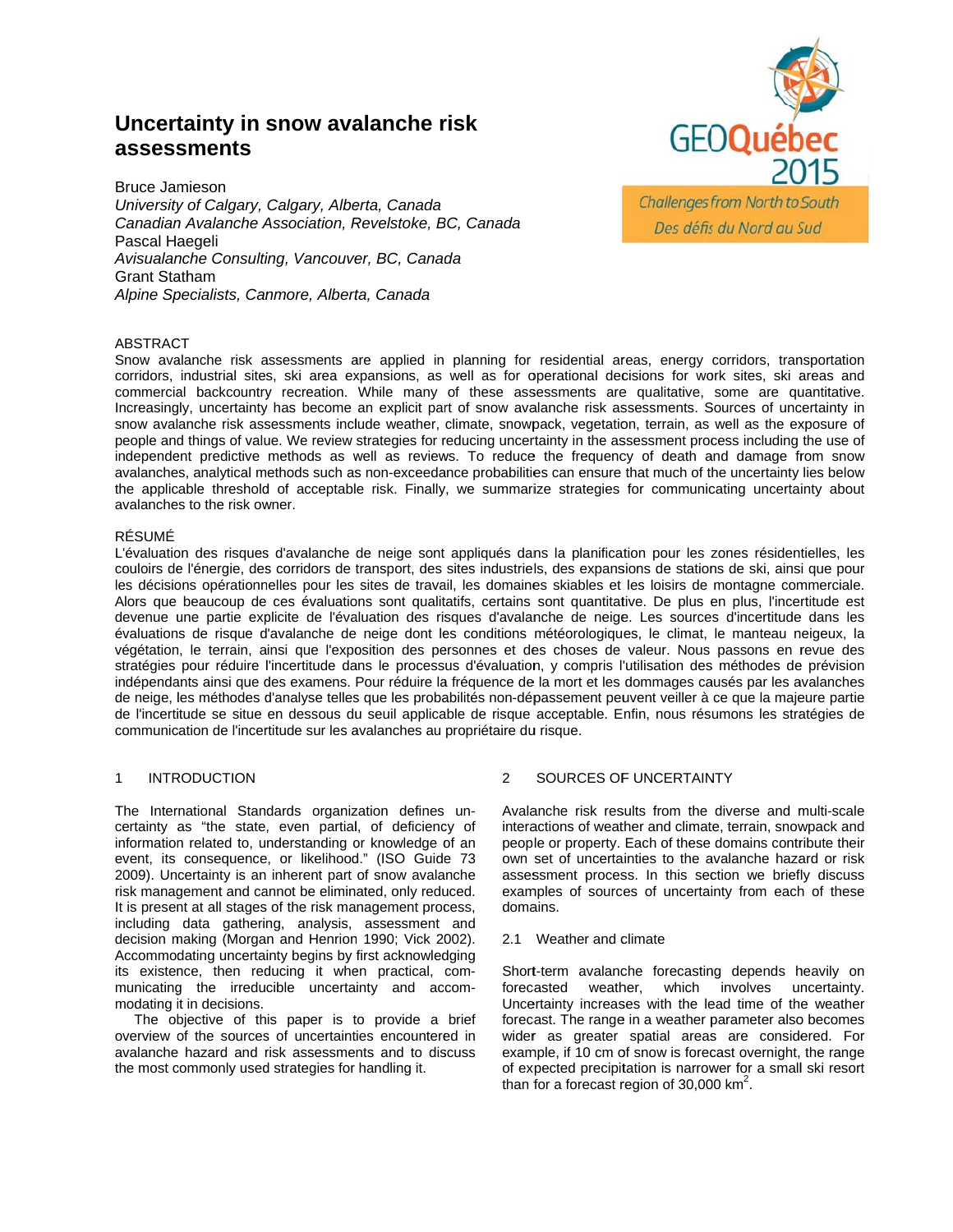Changes in climate are causing changes to the snowpack in mountain areas of the northern hemisphere (e.g., Bellaire et al. 2013; Eckert et al. 2013). Records from the last 40 to 70 years show the length of the snow season in some alpine regions is shortening and snow heights are decreasing, especially at lower elevations. When run for the next 3 35 to 85 years , combined cli mate and snowpack models suggest these trends will continue (e.g. Castebrunet et al. 2014).

In the Alps of France, Eckert et al. (2013) show that there are trends towards more wet avalanches and shorter runout distances towards valley bottoms. However, winters with extreme avalanches running long distances remain possible. Canadian studies of trends over the last 40 to 50 years (Bellaire et al. 2013; Sinickas et al. 2015) do not show a convincing decrease in the frequency or runout of avalanches threatening infrastructure in the valley bottom. Other than a trend towards shallower snowpack with more melt-freeze crusts, little is known about snowpack and avalanche trends at the elevations currently popular for winter recreation .

It is important that anyone involved in avalanche planning stay informed regarding climate change and any observed or predicted trends in avalanches, and consider the associated uncertainty in their reports. Such uncertainty could affect any results or conclusions that have been derived using contemporary methods based on historical records.

### 2.2 Terrain

When estimating the extreme runout from a particular path or the risk to a skier descending a path, the terrain is fixed. However, there is variability and hence uncertainty when considering the avalanche terrain for a backcountry skier during a day. For example, the severity of the terrain varies along a route rated Complex according to the avalanche terrain exposure scale (ATES; Statham et al. 2006). Also, when planning a transportation corridor, the risk will vary between the centre and sides of a path where it crosses the corridor (Schaerer 1989). Hence, uncertainty increases when greater ranges of time or space are considered.

### 2.3 Snowpack

Snowpack properties and hence the probability of triggering vary strongly over terrain (Schweizer et al. 2008; Figure 1). For example, triggering often becomes more likely where a slab is relatively thin (over a weak layer). Also, thicker slabs often release wider avalanches, resulting in larger and more destructive avalanches. Further, the properties of the weak layers that release the slabs also vary over terrain, and can vary critically within several metres (e.g. Campbell and Jamieson 2007; Schweizer et al. 2008). These are just three examples illustrating that the snowpack is a major source of uncertainty for avalanche forecasting and for backcountry risk assessments while travelling over snow in avalanche terrain.



Figure 1. The crown height and bed surface for this slab avalanche are variable and hence illustrate uncertainty in snowpack properties within a single avalanche start zone. B. Ja amieson photo.

For land-use planning, the snowpack properties can also be a source of uncertainty. This can be illustrated by a fatal avalanche accident that occurred along BC Highway 16 about 45 km west of Terrace, BC (Stethem and Schaerer 1979, p. 89-92). A café had been built 60 metres west of an obvious course taken through coniferous forest by slower wet avalanches. On 22 January 1974, a fast dry avalanche took a different course through the coniferous forest and killed seven people in the café. The accident investigation revealed that the course of fast dry avalanches had a return period of 15 years, but was unknown to the initial planners.

# 2.4 People

At the time of an avalanche, people may be in unexpected places. For example, people may be in closed zones of ski areas, stopped in no stopping zones on roads, or skiing g where a guid e directed them m not to go.

Also, people's perception of the relevant environmental factors including terrain, their assessment of the conditions (McClung 2002; McCammon 2002), and subsequent actions are sources of uncertainty.

While some of these sources of uncertainty such as weather are external to an avalanche safety operation, the uncertainty associated with the movement of people within an operational area can be internal. Reducing the uncertainty associated with human perception in decisionmaking often requires considerable effort.

#### 3 TYPES OF UN NCERTAINTY

To d discuss how the various approaches used in avala anche hazard and risk a assessments deal with uncertainty, it is useful to distinguish between aleatoric and epistemic uncertainty. Following Der Kiureghian and Ditlevsen (2009) and Ang (2011), we define the two types of uncertainty as follows:

Aleatoric uncertainty refers to the uncertainty that is due to the natural variability or randomness of a complex system that are beyond the current scientific understanding of the phenomenon. The outcome of a coin toss, which can only be predicted probabilistically, is a classic example of aleatoric uncertainty. Examples of aleatoric uncertainty in avalanche risk assessments include small scale variations of weather and snowpack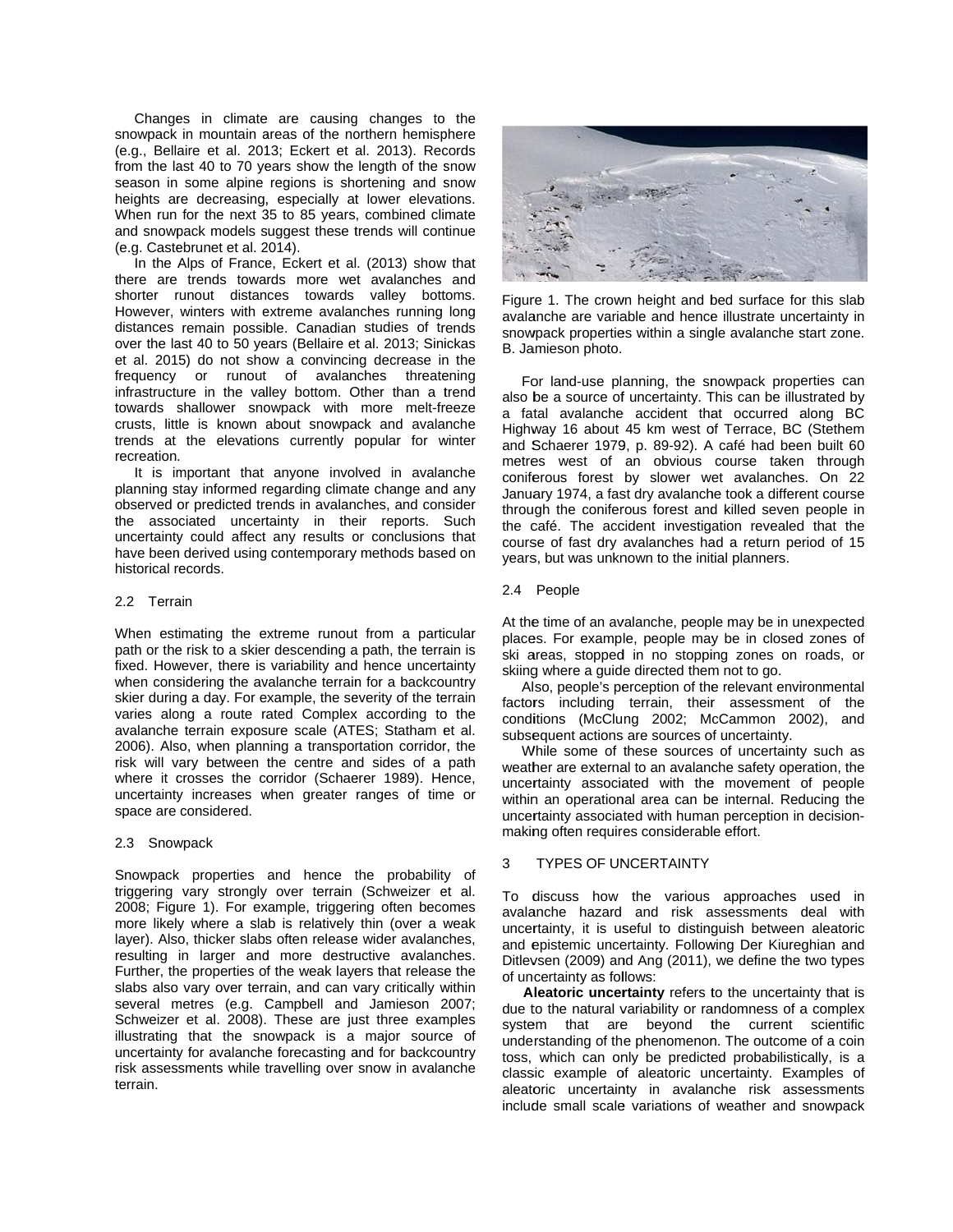characteristics over mountainous terrain (e.g., Schweizer et al. 2008). Aleatoric uncertainty cannot be reduced, but needs to be incorporated in avalanche hazard and risk assessments by using a probabilistic assessment framework.

**Epistemic uncertainty** arises from lack of knowledge that is within the current scientific understanding of the phenomenon. In other words, this type of uncertainty is due to aspects of the system that could be known in principle, but are unknown due to limitations in assessment methods or resources. Examples of sources of epistemic uncertainty are observations of limited extent or detail and assessment methods that knowingly neglect the effects of certain contributing factors or combine factors in a way that does not accurately represent reality (Morgan and Henrion 1990, p. 67-69). If operationally feasible, epistemic uncertainty can potentially be reduced by gathering more data or refining models (Der Kiureghian and Ditlevsen 2009).

Vick (2002 p. 38) proposes that in quantitative assessments, epistemic uncertainty can be included as a subjective term for the prior probability. An avalanche hazard assessment can, for example, include epistemic uncertainty due to snowpack observations of limited depth that did not capture the presence of a critical weak layer at the base of a deep snowpack. However, this approach fails in assessments that do not recognize key characteristics of the hazard or risk. Because scenarios or important elements of a hazard situation might be missed, epistemic uncertainty has the potential to fundamentally affect the choice of appropriate mitigation measures (Ang 2011).

In qualitative assessments, epistemic uncertainty can only be rated qualitatively. For example, avalanche professionals commonly describe their perception of how well their observations and resulting hazard assessment represent the existing situation with qualitative confidence ratings such as low, moderate or high (Fischhoff and Kadvany, 2011, p. 126-127).

 While there are other ways to partition uncertainty into different types (e.g., Spiegelhalter and Riesch 2011) and there is debate about the precise distinction between aleatoric and epistemic uncertainty (e.g., Der Kiureghian and Ditlevsen 2009; Vick 2002), we believe that the classification outlined above offers a valuable framework for systematically addressing uncertainty in avalanche hazard and risk assessments.

# 4 STRATEGIES FOR REDUCING EPISTEMIC UNCERTAINTY

Avalanche hazard and risk assessment and some aspects of mitigation involve reducing epistemic uncertainty. Specifically, McClung and Schaerer (2006 p. 149) define the goal of avalanche forecasting in terms of minimizing uncertainty about the instability of the snowpack and include methods for reducing uncertainty. General strategies for reducing the epistemic uncertainty in both short and long term hazard and risk assessments include:

1. Identifying knowledge gaps early in the assessment process and seeking specific information to reduce the gaps.

- 2. Applying independent methods in the same assessment.
- 3. Seeking independent expert opinions of hazard or risk such as peer reviews or guidance from other processes such as decision aids (McCammon and Haegeli 2007).

The estimates or opinions from the different methods (2) and different experts (3) can be combined with greater weight assigned to methods or opinions with less uncertainty. Using runout estimation as an example, Jamieson and Sinickas (2015) argue that in some North American avalanche paths, vegetation boundaries (trim lines) have less uncertainty than estimates from dynamic models, and therefore trim lines should be assigned more weight in the estimation of runout.

# 5 STRATEGIES FOR CONSIDERING UNCERTAINTY IN ASSESSMENTS

This section summarizes strategies for considering uncertainty and reaching appropriately conservative decisions and designs.

5.1 Safety factor

The safety factor is the ratio of structural capacity to the allowable load (e.g., Beer and Johnston 1981, p. 23). It is widely used in geotechnical assessments of slope stability. Higher ratios are safer in that they allow for greater uncertainty in the load including variations over time and space. While safety factors based on slope failures and laboratory tests have been published in design codes for soil and rock slopes, they have not been published for snow slopes likely because snowpack properties vary more strongly over space and time.

Safety factors for snow pressure and avalanche impact on structures are needed, but few have been published (e.g., WSL-SLF 2007, p. 54). In some cases, a high value for a variable such as flow density (or low value for a variable such as friction) is used "for safety". For example, Jóhannesson et al. (2008) propose a flow density of 300 kg  $m<sup>-3</sup>$  for large dry avalanches in the runout zone. Often, the avalanche consultant and structural engineer (or geotechnical engineer for earthworks) must decide on a safety factor based on their knowledge of the uncertainty, especially for the loads applied by the design avalanches.

# 5.2 Non-exceedance probabilities

When the statistical distribution of a random variable used in risk or hazard assessment is modeled, 50 % of its values will be less than or equal to the median (which is close to the mean for approximately symmetric distributions). Hence, the median has a non-exceedance probability of 0.5. In some avalanche assessments, it advantageous to apply a higher non-exceedance probability to a particular variable. For example, a nonexceedance probability of 0.8 may be applied for statistical runout estimation, which means that only 20 % of the paths in the range have relatively longer extreme runouts (e.g. McClung and Mears 1991). When risk or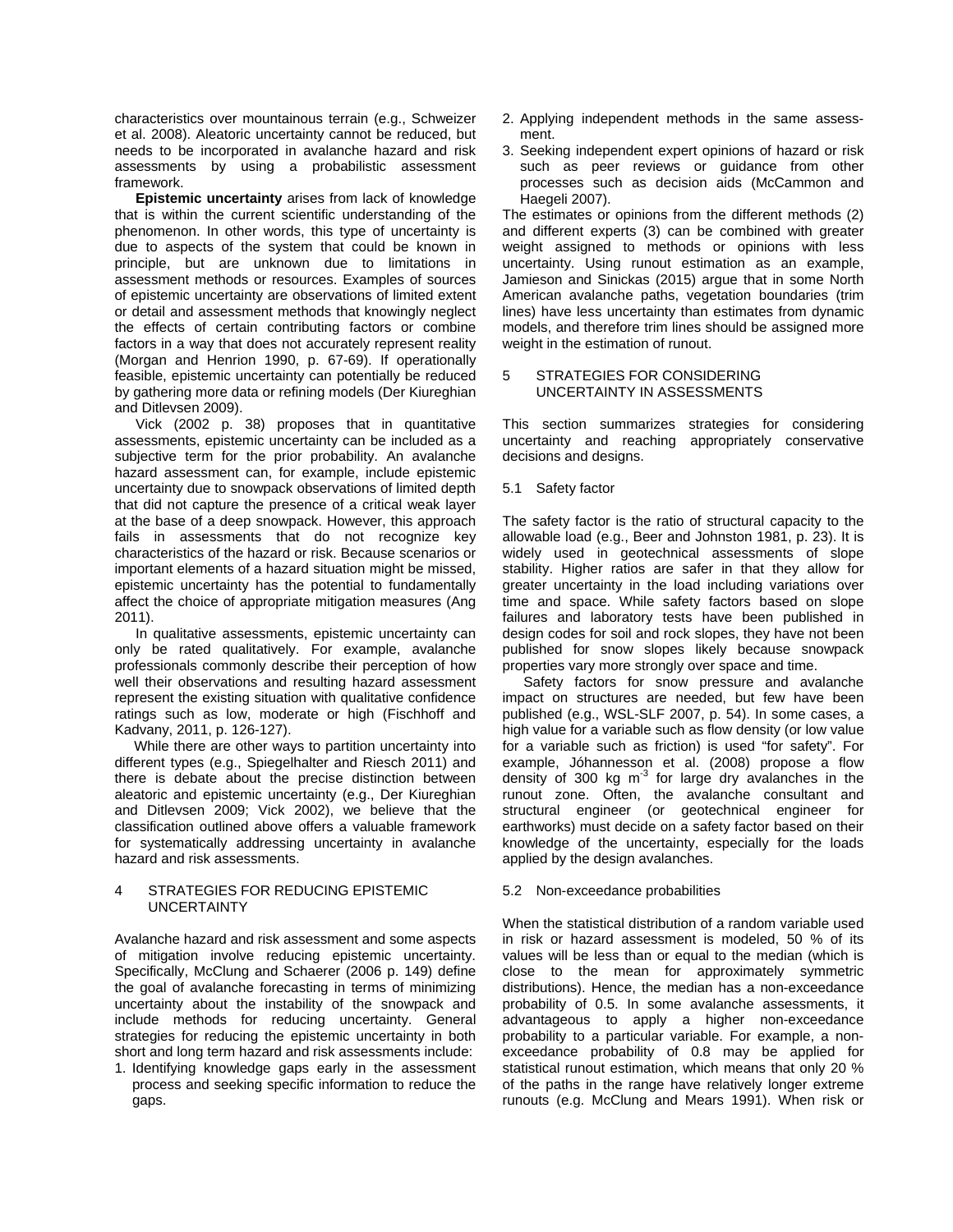hazard can be modeled as a statistical distribution, a higher non-exceedance probability implies lower hazard or risk to the elements of value, i.e. greater safety.

In Figure 2, a Monte Carlo simulation is used to display the quantitative uncertainty of a truck being hit on a hypothetical haul road. The figure also shows the risk for a non-exceedance probability of 0.90, which could be used for evaluating whether the risk is acceptable.



Figure 2. Monte Carlo simulation of risk of death to logging truck drivers on a hypothetical haul road for a mine (Jamieson and Jones, in preparation). The risk is the product of the simulated probability of a truck being hit (triangular distribution with mean 0.024) times the simulated vulnerability of the drivers (beta-PERT distribution with mean 0.09). The Monte Carlo method allows quantitative uncertainty to be displayed, and used to calculate an acceptable risk in terms of a nonexceedance probability greater than 0.5.

#### 5.3 Margin of safety

While the margin of safety also has a qualitative definition in engineering (e.g., Beer and Johnston 1981, p. 23), its typical use in operational avalanche risk assessments is more qualitative and refers to the additional caution due to uncertainty that lies beyond the expected avalanche hazard or risk. For example, when the snowpack variability increases uncertainty in the triggering probability and hence avalanche risk, a greater margin of safety is used to select terrain for human activity such as recreation. Since the uncertainty cannot be fully known or quantified, it is sometimes managed by adding a margin of safety, which can decrease the frequency and/or severity of avalanche accidents (but does not eliminate them). This margin of safety may be described in terms of space or time, e.g. waiting an extra day for the storm snow to stabilize, or travelling 20 m back from the (uncertain) top of the slope. Sometimes the margin of safety is labelled in relative terms such as low, moderate or high. The margin of safety is the qualitative analogue to choosing a non-exceedance probability greater than 0.5.

### 5.4 Team decision-making

Independent thinking in a team environment is a valuable method to ensure uncertainty is considered, infrequent outcomes are not overlooked, and to maintain a margin of

safety by yielding to the most conservative voice. Teams of experts can seek a consensus, or veto potentially risky options. For avalanche safety operations such as backcountry ski guiding, individual routes are often discussed and then "opened" or "closed" for guiding for the day. Some operations prefer that these decisions be made in face-to-face meetings rather than by radio in the field.

#### 6 **STRATEGIES FOR COMMUNICATING UNCERTAINTY**

Uncertainty is an important part of hazard and risk assessments. Hence, it should be explicitly communicated to the risk owner (ISO 2010), and others involved in assessing hazard and risk (Morgan and Henrion 1990, p. 39).

#### $6.1$ Communicating quantitative uncertainty

Quantitative uncertainty is often expressed as a confidence interval as in traditional statistical analysis. For example, Haegeli et al. (2014) find that airbags increase the probability of survival by an average of 11 percentage points (from 78 % to 89 %) and the 95 % confidence interval for the increase is 4 to 18 percentage points. Confidence intervals can also be displayed graphically, typically as whiskers (e.g. Figure 3).



Figure 3. The risk graph shows the quantitative uncertainty in annual probability and vulnerability as whiskers (confidence intervals) for two hypothetical scenarios: a dense flow avalanche and a powder avalanche that threaten a ski lift tower. The dense flow scenario has lower probability of impact and greater vulnerability, whereas the powder avalanche scenario has higher probability and lower vulnerability. Since diagonal lines such as the dashed line represent a constant level of risk (product of probability of impact and vulnerability), the dense flow scenario - especially considering its uncertainty - constitutes higher risk to the tower.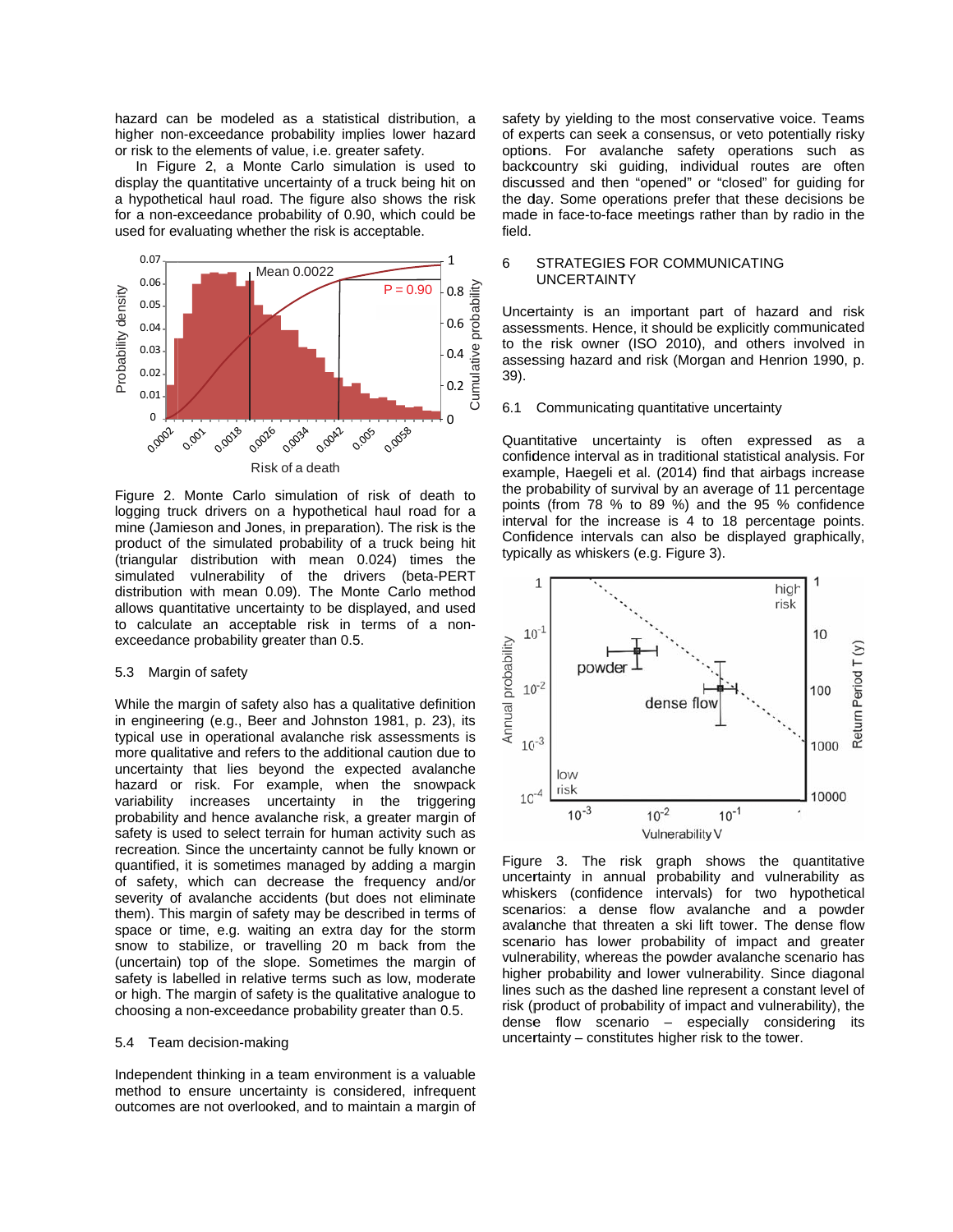Example of quantifying uncertainty for planning: Size 3 and larger avalanches are not expected to reach the parking lot with a return period less than 30 years (annual non-exceedance probability 1:30 y).

6.2 Communicating qualitative uncertainty

Qualitative uncertainty can be communicated in at least three ways:

- 1. Use of a finite ordered list of levels, in which fewer classes (i.e., lower resolution) implies greater uncertainty. Examples: avalanche likelihood (very unlikely, unlikely, possible, likely, almost certain) (Statham et al. 2010a) or avalanche size (McClung and Schaerer 2006, p. 322). More classes (i.e., greater resolution) imply less uncertainty. Also, the individual classes can be labeled with words like "typical" or "nominal" to further highlight the deficiency in knowledge and hence communicate uncertainty.
- 2. Stating or displaying the applicable range of a variable. For example, avalanches ranging from Size 2 to 3 can be displayed graphically as a whisker, or the length (or width) of a rectangle, or axes of a blob with a convex perimeter, keeping in mind that the axes represent ordinal variables (Statham et al. 2010b, Figure 4).
- 3. List of possible outcomes, e.g. wind slab or storm slab avalanches could occur today.



Figure 4. For a given forecast area, day, and character of avalanche, this avalanche hazard chart displays the qualitative uncertainly in expected avalanche size (2 to 4) and in the likelihood of triggering (Unlikely to Likely). Blobs for more than one avalanche character can be shown on the same graph. This is the qualitative analogue of Figure 3. After Statham et al. 2010b.

Qualitative uncertainty is sometimes simply expressed in terms of confidence levels in which high confidence is associated with low uncertainty and vice versa. Example for a short-term qualitative hazard assessment: If a slab avalanche releases above the highway corridor today, confidence is high that it will not exceed Size 2.

### 6.3 Knowledge base

Since epistemic uncertainty arises from the assumptions behind a model or process and limitations in the underlying data (Aven and Renn 2014), these sources of uncertainty should be communicated to the risk owner. For example, "the 10 year runout is based on an analysis of trim lines in vegetation and 20 years of historical records from the Department of Highways. Longer records would reduce the uncertainty in the 10-year runout but were not available."

#### $\overline{7}$ **SUMMARY**

Snow avalanche risk assessments are used in planning for diverse types of land use as well as for short-term operational decisions for ski areas, backcountry travel, etc. Nowadays, uncertainty is often explicitly included in risk assessments. Sources of uncertainty can include weather, climate, snowpack, human perception, as well as the severity of avalanche terrain to which people are exposed to the hazard over time and space. While there are many strategies for reducing uncertainty, one important strategy is to identify knowledge gaps early in the assessment process and seek additional information to reduce the gaps. The explicit inclusion of uncertainty can be used in safety margins and non-exceedance probabilities to ensure much of the uncertainly in risk lies below the acceptable level. Additional methods for communicating uncertainty to the risk owner and others include stating a list of possible outcomes, providing a range of values, and non-exceedance probabilities.

# **ACKNOWLEDGEMENTS**

For commenting on drafts of this article we are grateful to Cam Campbell, Steve Conger and Brian Gould of the Canadian Avalanche Association's Task Force One: Framework for Snow Avalanche Risk Assessment and Mitigation. Our thanks to the Canadian Avalanche Association for partly funding the preparation of this paper.

### **REFERENCES**

- Ang, A.H-S. 2011. An Application of Quantitative Risk Assessment in Infrastructures Engineering. In Quantitative Risk Assessment (QRA) for Natural Hazards (Uddin, N., Ang, H.S., eds.). American Society of Civil Engineers, ASCE Council on Disaster Risk Management, Reston, Virginia, USA.
- Aven, T., Renn, O. 2014. An evaluation of the treatment of risk and uncertainties in the IPCC reports on climate change. Risk Analysis DOI: 10.1111/risa.12298.
- Bellaire, S., Jamieson, B., and Statham, G. 2013. Does climate change affect avalanche activity? - A study at Rogers Pass, Canada, International Snow Science Workshop, Grenoble, France, 7-11 October 2013.
- Beer, F.P. and Johnston, Jr, E.R. 1981. Mechanics of Materials, SI Edition, McGraw-Hill Ryerson Ltd., Toronto, Canada.